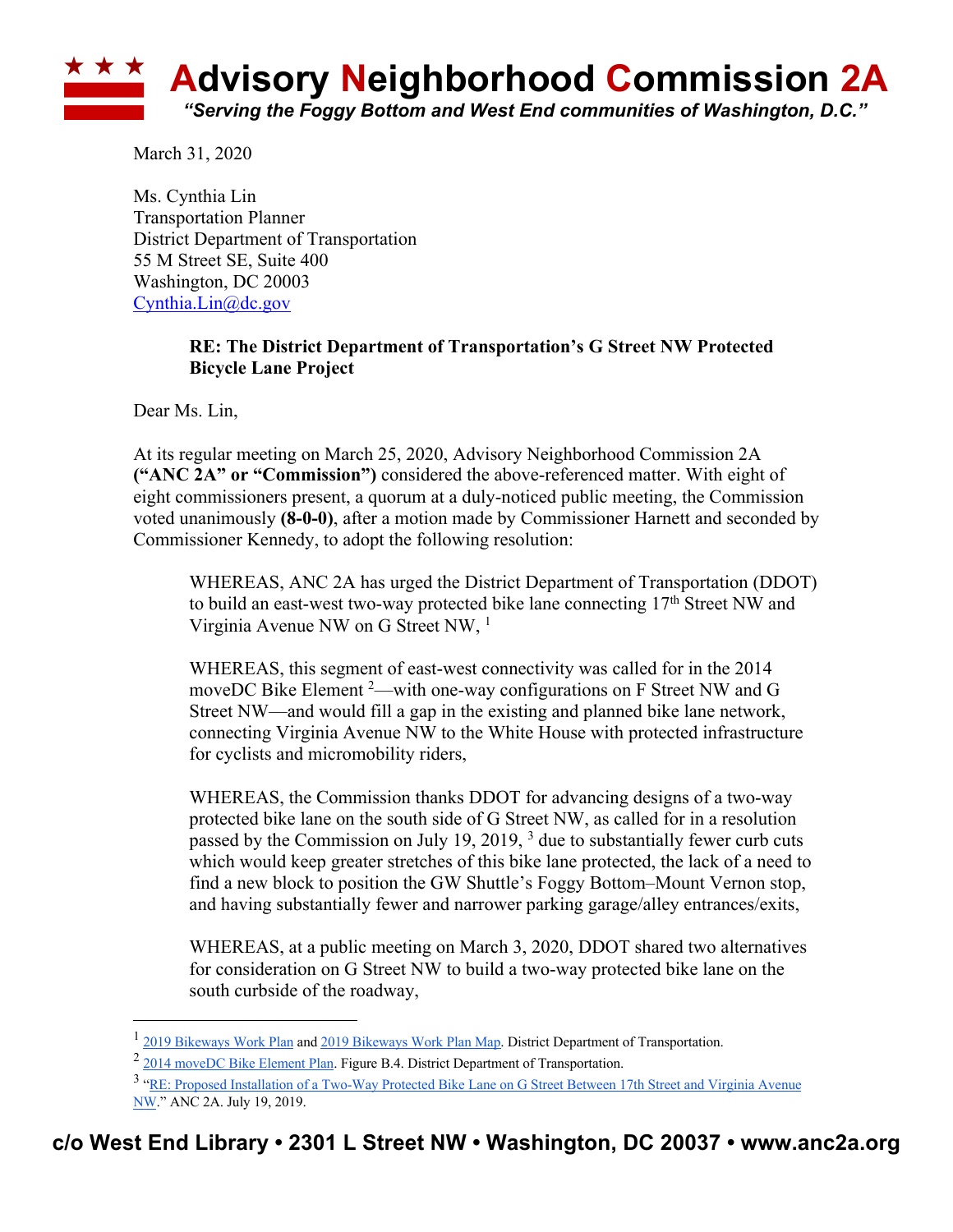## \* \* \* **Advisory Neighborhood Commission 2A** *"Serving the Foggy Bottom and West End communities of Washington, D.C."*

WHEREAS, Alternative A:

- 1. Provides for a 10-foot protected bicycle lane facility and retains two sides of parking and a travel lane,
- 2. Retains parking on both sides of the street, as the design of all roadway elements are constrained to the minimum width in this scenario. There are several service delivery and shuttle vans along this corridor which will need to utilize the proposed 8-foot parking lanes. This design alternative provides a minimum width two-way protected bicycle lane facility,
- 3. Results in an approximately 30 percent loss in parking on the south side of G Street NW, in order to provide adequate sight lines and vehicle turning storage lanes at intersections,

WHEREAS, Alternative B:

- 1. Provides for a 15-foot protected bicycle lane facility and creates a full time north side parking lane and travel lane,
- 2. Results in a 15-foot bike lane that is design guidance-recommended and provides a more comfortable protected facility for people on bikes,
- 3. Provides an adequate 10-foot parking lane to adequately accommodate delivery service and shuttle van parking,
- 4. Requires trading off south side parking along G Street NW, where approximately 100 spaces will need to be removed, and

WHEREAS, the Commission has consistently put the safety of pedestrians, cyclists, and users of micromobility transit first in evaluating the effectiveness of protective measures to keep people safe on our roads and sidewalks.

THEREFORE, BE IT RESOLVED that ANC 2A supports DDOT advancing Alternative B as the preferred alternative for its G Street NW Protected Bike Lane Project.

BE IT FURTHER RESOLVED that ANC 2A strongly supports a two-way bike lane on the 1700 block of G Street NW, including, if necessary to the safety of roadway users, the construction of a signalized intersection and crosswalks at 17th Street NW and G Street NW, to connect cyclists and micromobility users to and from the 1600 block of Pennsylvania Avenue NW.

BE IT FURTHER RESOLVED that ANC 2A supports moving existing residential parking permit (RPP) spaces and motorcycle spaces on the south side of the roadway to the north side of the roadway along the corridor, to replace meter-only parking spaces, as this change would preserve all RPP spaces between the 2200 and 2400 blocks of G Street NW and 12 motorcycle parking spaces on the 1700 block of G Street NW.